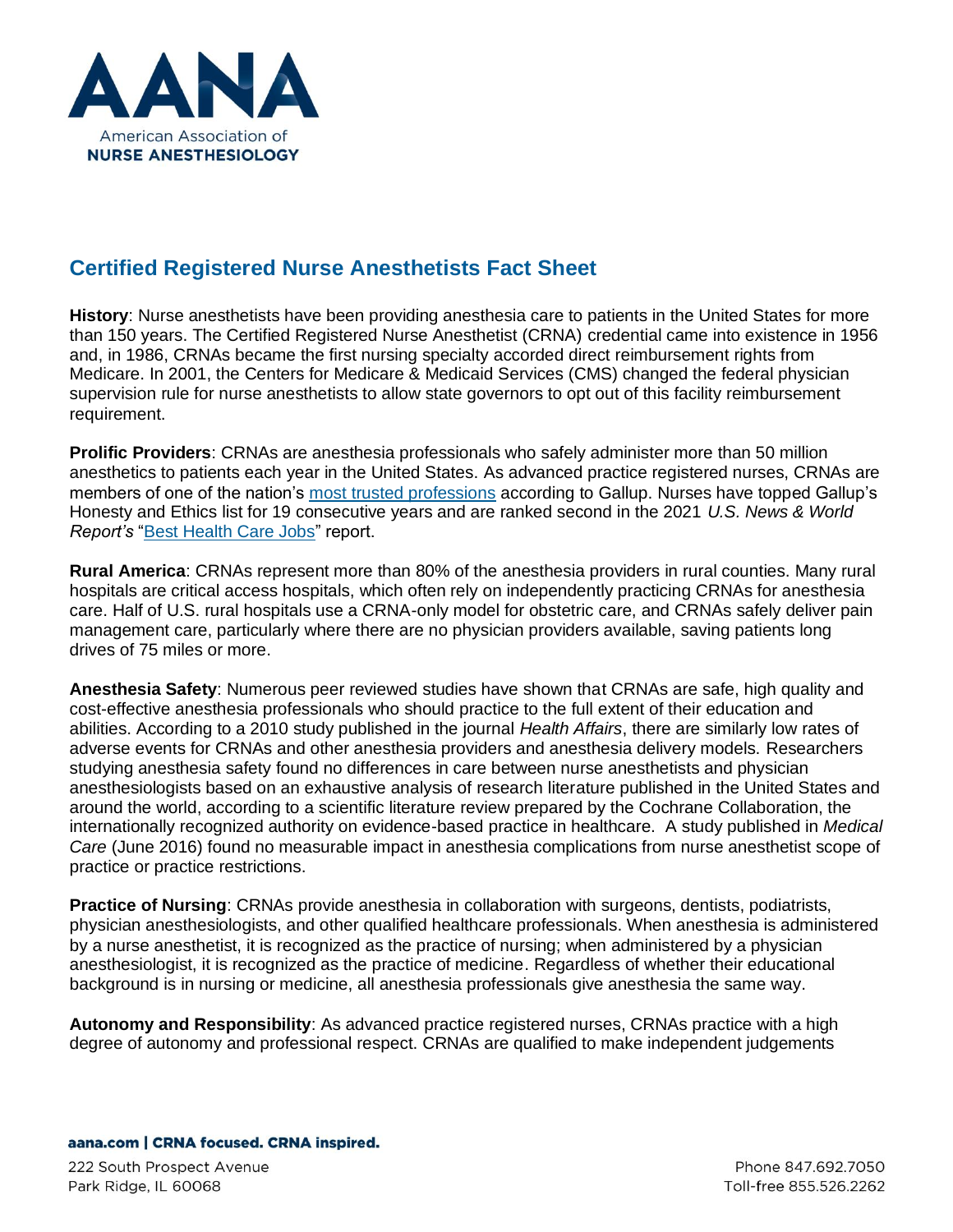regarding all aspects of anesthesia care based on their education, licensure, and certification. They are the only anesthesia professionals with critical care experience prior to beginning formal anesthesia education.

**Practice Settings**: CRNAs practice in every setting in which anesthesia is delivered: traditional hospital surgical suites and obstetrical delivery rooms; critical access hospitals; ambulatory surgical centers; ketamine clinics; the offices of dentists, podiatrists, ophthalmologists, plastic surgeons, and pain management specialists; and U.S. military, Public Health Services, and Department of Veterans Affairs healthcare facilities.

**Military Presence**: Nurses first provided anesthesia on the battlefields of the American Civil War. During World War I, nurse anesthetists became the predominant providers of anesthesia care to wounded soldiers on the front lines. Today, CRNAs have full practice authority in every branch of the military and are the primary providers of anesthesia care to U.S. military personnel on front lines, navy ships, and aircraft evacuation teams around the globe.

**Cost-Efficiency**: The CRNA model, where anesthesia delivery is staffed and directed by CRNAs, avoids duplication of services, promotes efficient utilization of anesthesia providers, and reduces cost. As interests compete for limited resources in healthcare, groups and facilities seeking to minimize cost of anesthesia services can achieve excellent cost savings as compared to other anesthesia practice models by implementing an all-CRNA model.

**Direct Reimbursement**: Legislation passed by the U.S. Congress in 1986 made nurse anesthetists the first nursing specialty to be accorded direct reimbursement rights under the Medicare program, and CRNAs have billed Medicare directly for 100% of the physician fee schedule amount for services. In 2020, Congress passed legislation that included a nondiscrimination provision to prohibit health plans from discriminating against qualified licensed healthcare professionals, such as CRNAs and other non-physician providers, solely based on their licensure.

**Supervision Opt-Out**: In 2001, CMS changed the federal physician supervision rule for nurse anesthetists to allow state governors to opt out of this facility reimbursement requirement (which applies to critical access hospitals and ambulatory surgical centers) by meeting three criteria:

- 1) consult the state boards of medicine and nursing about issues related to access to and the quality of anesthesia services in the state,
- 2) determine that opting out is consistent with state law, and
- 3) determine that opting out is in the best interests of the state's citizens.

To date, 19 states and Guam have opted out of the federal physician supervision requirement, including: Alaska, Arizona, California, Colorado, Idaho, Iowa, Kansas, Kentucky, Minnesota, Montana, Nebraska, New Hampshire, New Mexico, North Dakota, Oklahoma, Oregon, South Dakota, Washington, and Wisconsin. Additional states do not have supervision requirements in state law and are eligible to opt out should the governors elect to do so.

In March 2020, CMS suspended the supervision requirements for CRNAs to increase the capacity of the U.S. healthcare delivery system during the COVID-19 pandemic. Several governors also removed many barriers to CRNA practice during this crisis. According to a January 2021 CMS report, CRNAs were among the top 20 specialties that served the most beneficiaries in non-telehealth care between March 2020 and June 2020—the height of the COVID-19 public health emergency.

**Malpractice Premiums**: On a nationwide basis, the average 2020 malpractice liability insurance premium for self-employed CRNAs was 36 percent less than it was in 1988. When trended for inflation through 2020, the reduction in premiums was even greater at 71 percent.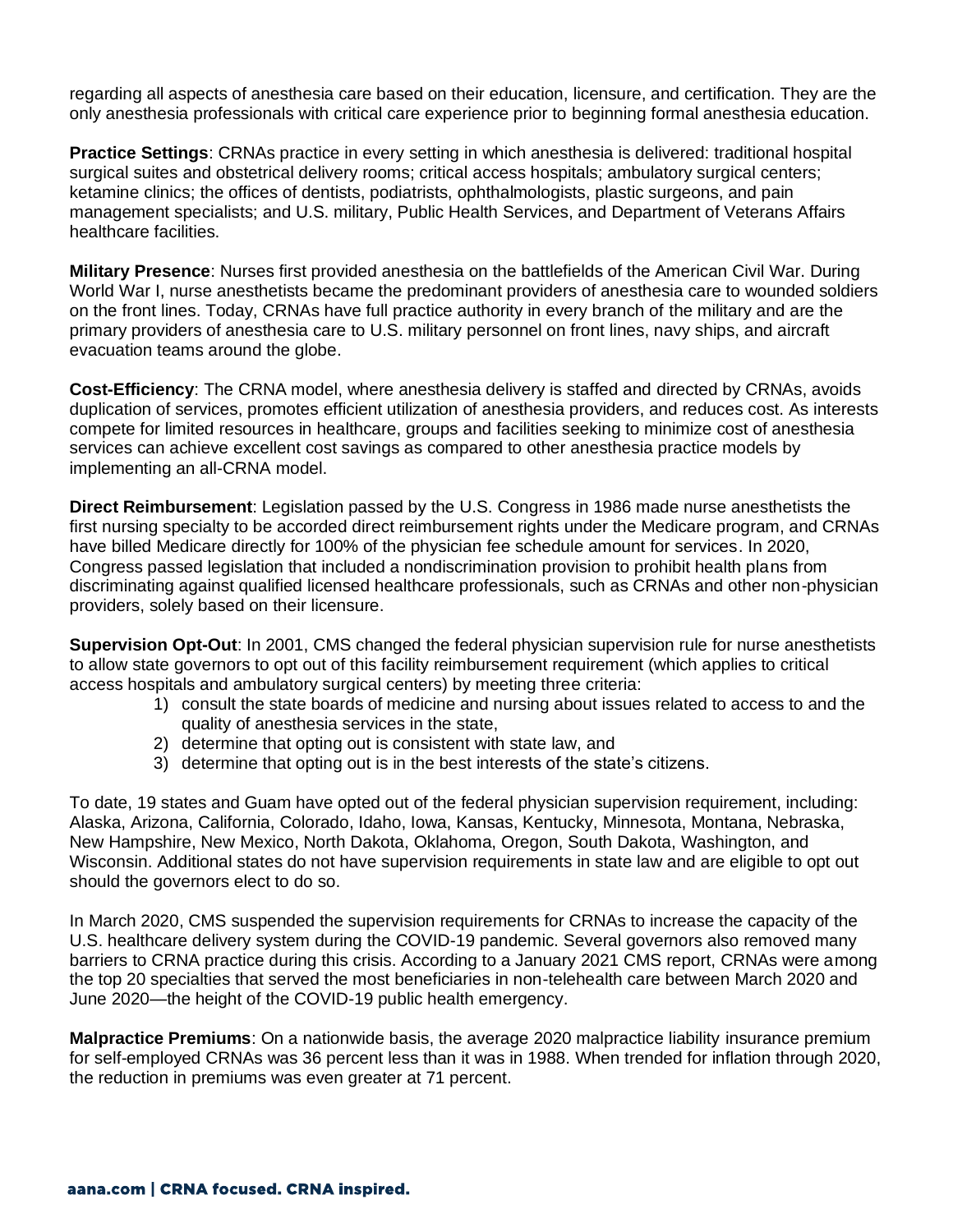**AANA Membership**: More than 59,000 of the nation's nurse anesthetists (including CRNAs and student registered nurse anesthetists) are members of the American Association of Nurse Anesthesiology (AANA) (or more than 85 percent of all U.S. nurse anesthetists). More than 45 percent of nurse anesthetists are men, compared with less than 10 percent of nursing as a whole.

**Education Requirements**: **It takes a minimum of 8 to 10.5 calendar years of education and experience to prepare a CRNA.** The minimum education and experience required to become a CRNA include:

- A baccalaureate or graduate degree in nursing or another appropriate major.
- An unencumbered license as a registered professional nurse and/or APRN in the United States or its territories and protectorates.
- A minimum of one-year full-time work experience, or its part-time equivalent, as a registered nurse in a critical care setting within the United States, its territories, or a U.S. military hospital outside of the United States. The average experience of RNs entering nurse anesthesia educational programs is 4.5 years, according to the NBCRNA.
- Graduation with a minimum of a master's degree from a nurse anesthesia educational program accredited by the Council on Accreditation of Nurse Anesthesia Educational Programs. As of August 2021, there were 128 accredited nurse anesthesia programs in the United States and Puerto Rico utilizing 2,161 active clinical sites; 113 nurse anesthesia programs are approved to award doctoral degrees for entry into practice.\* Nurse anesthesia programs range from 24-51 months, depending on university requirements. Programs include clinical settings and experiences.
- Graduates of nurse anesthesia programs have an average of 12,593 hours of clinical experience, including 733 hours during their baccalaureate nursing program, 9,256 hours as a critical care registered nurse, and 2,604 hours during their nurse anesthesia program.
- Some CRNAs pursue a fellowship in a specialized area of anesthesiology such as chronic pain management following attainment of their degree in nurse anesthesia.

Nurse anesthesia educational programs have admission requirements in addition to the above minimums. A complete list of programs and information about each of them can be found <https://www.coacrna.org/programs-fellowships/crna-school-search/>

**Certification**: Before they can become CRNAs, graduates of nurse anesthesia educational programs must pass the National Certification Examination.

**CPC Program:** The Continued Professional Certification (CPC) Program, which replaced the former recertification program, focuses on lifelong learning, and is based on eight-year periods comprised of two four-year cycles. Each four-year cycle has a set of components that include:

- 60 Class A credits (assessed continuing education),
- 40 Class B credits (professional activities; can use extra Class A to count towards Class B requirement),
- Four Core Modules (current literature and evidence-based knowledge; also count as Class A credits),
- A 2-year Check-in at the midpoint of each four-year cycle (no fee involved),
- Confirm current state licensure and attest to engagement in anesthesia practice

The CPC Assessment component is only required in the *second* 4-year cycle, is not pass/fail, and can be taken during any testing windows in that second cycle with the choice of taking it either at home or at a testing center. For complete information on all components of the CPC Program, visit [www.nbcrna.com/CPC.](https://protect-us.mimecast.com/s/p5e0CDk23NTkDz0tBFYZn?domain=nbcrna.com)